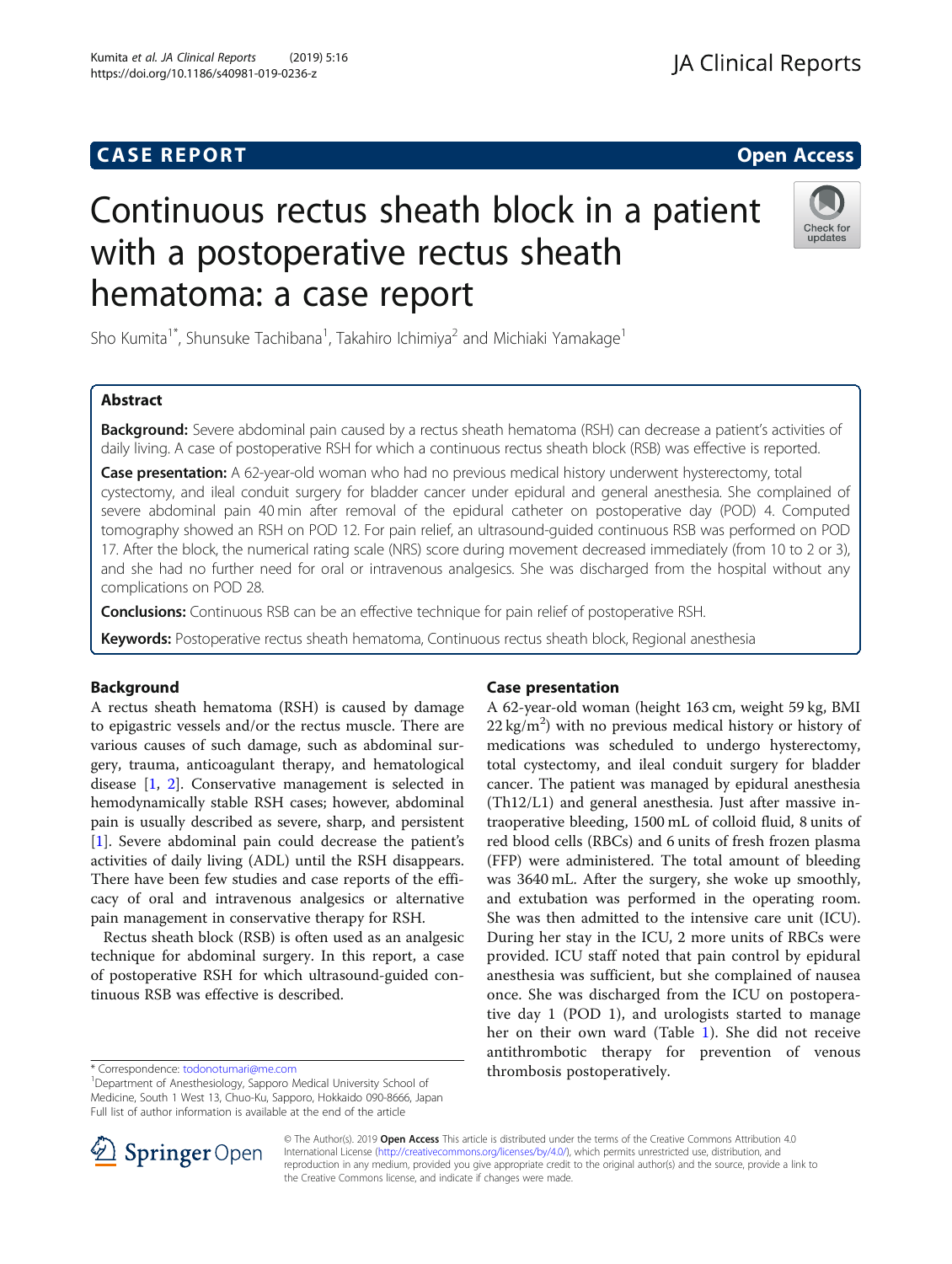<span id="page-1-0"></span>Table 1 Changes in the results of blood examinations

|                   | Preoperation | Postoperation | POD <sub>1</sub> | <b>POD 11</b> |
|-------------------|--------------|---------------|------------------|---------------|
| $WBC$ (/ $\mu$ L) | 7550         | 12,100        | 14,330           | 8820          |
| $Hb$ (q/dL)       | 10.9         | 7.6           | 11.1             | 9.9           |
| $P$ It $(V\mu L)$ | 309,000      | 101,000       | 113,000          | 305,000       |
| Na (mEg/L)        | 142          | 144           | 142              | 139           |
| $K$ (mEg/L)       | 4.0          | 3.9           | 3.9              | 3.3           |
| Ca (mg/mL)        | 9.8          | 7.5           | 7.7              | 8.9           |
| BUN (mg/dL)       | 15.8         | 9.8           | 11.4             | 12.1          |
| Cre (mg/dL)       | 0.83         | 0.96          | 0.99             | 0.81          |
| $TP$ (g/dL)       | 7.2          | 3.0           | 3.8              | 5.9           |
| $Alb$ (q/dL)      | 4.0          | 2.0           | 2.3              |               |
| CK (IU/L)         | 48           | 66            | 121              |               |
| PT-INR            | 0.99         |               |                  |               |
| APTT (s)          | 34.4         |               |                  |               |

PT-INR international normalized ratio of prothrombin time

On POD 4, she complained of severe abdominal pain (numerical rating scale (NRS) score: 10/10) 40 min after removal of the epidural catheter. She was unable to walk or eat despite pain relief provided by intravenous infusion of acetaminophen and NSAIDs. On POD 12, computed tomography (CT) showed a hematoma extending from inside the rectus muscle to subcutaneous tissue, and the surgeon started to administer tramadol (50 mg/day). On POD 16, CT showed that the size of the RSH was unchanged (Fig. 1), and the NRS score was high (resting: 2/10, moving: 10/10). The anesthesiologists were consulted regarding pain management. On POD 17, a rectus sheath catheter was placed under ultrasound guidance. A high-frequency linear probe was placed transversely with the rectus muscle immediately lateral to the umbilicus. An 18-G Tuohy needle



Fig. 1 Enhanced abdominal CT on POD 16. The figure shows an enlarged left rectus abdominis with inhomogeneous contrast

was inserted in-plane to the US transducer and advanced until the tip had reached the posterior rectus sheath. Then, 20 mL of 0.375% ropivacaine were injected, and the catheter was passed through the needle to 5 cm within the rectus sheath. A total of 150 mL of analgesics (146 mL of 0.2% ropivacaine and 4 mL of fentanyl at 200 μg) were continuously administered at a rate of 4 mL/ h. The NRS score decreased immediately just after ropivacaine injection (resting 0/10, moving 2 or 3/10), and she was able to walk and eat. She had no further need for oral or intravenous analgesics after the block procedure. After removing the catheter on POD 28, she had no complaints of abdominal pain and was discharged from the hospital without catheter site infection.

# Discussion

Pain in a case of RSH was successfully relieved by RSB. It was shown that continuous RSB can be an effective analgesic technique for postoperative RSH. According to a review of RSH [[1](#page-2-0)], abdominal pain is usually reported as severe, sharp, and persistent. Conservative management can be selected in hemodynamically stable patients if the hematoma stops expanding. However, in the present case, the patient could hardly walk or eat for about 2 weeks. A previous study showed that ultrasound-guided continuous RSB provides effective postoperative analgesia equivalent to that of epidural anesthesia even in open abdominal surgery [[3\]](#page-2-0). In addition, RSB has the potential benefit of avoiding the critical complications of epidural anesthesia, such as hematoma, nerve injury, motor weakness, and hypotension [\[4](#page-2-0)].

There were several possible causes of the RSH in the present case: surgical procedures, loss of coagulation factors due to intraoperative bleeding, and twisting of the rectus muscle caused by postoperative nausea and vomiting. In the surgical process, it was likely that massive bleeding caused a hemorrhagic tendency due to loss of coagulation factors. Moreover, the patient was administered 1500 mL of colloid fluid before FFP administration, which might have caused temporary dilutional coagulopathy. It is unknown why and when RSH occurred; however, even if the surgeons did not cause direct damage to the inferior epigastric artery, retractors can also damage the rectus muscle or branches of vessels and cause RSH in a patient with such a hemorrhagic tendency.

For safe block procedures, ultrasound guidance enables administration of a local anesthetic and placement of a catheter into the correct plane, and it reduces the risk of peritoneal and vascular punctures. Below the arcuate line, the posterior rectus sheath is absent, and RSH therefore tends to extend beyond the midline and posteriorly [\[1](#page-2-0)]. Moreover, it increases the risk of peritoneal puncture. In the present case, RSH developed immediately left lateral to the umbilicus (Fig. [2](#page-2-0)).